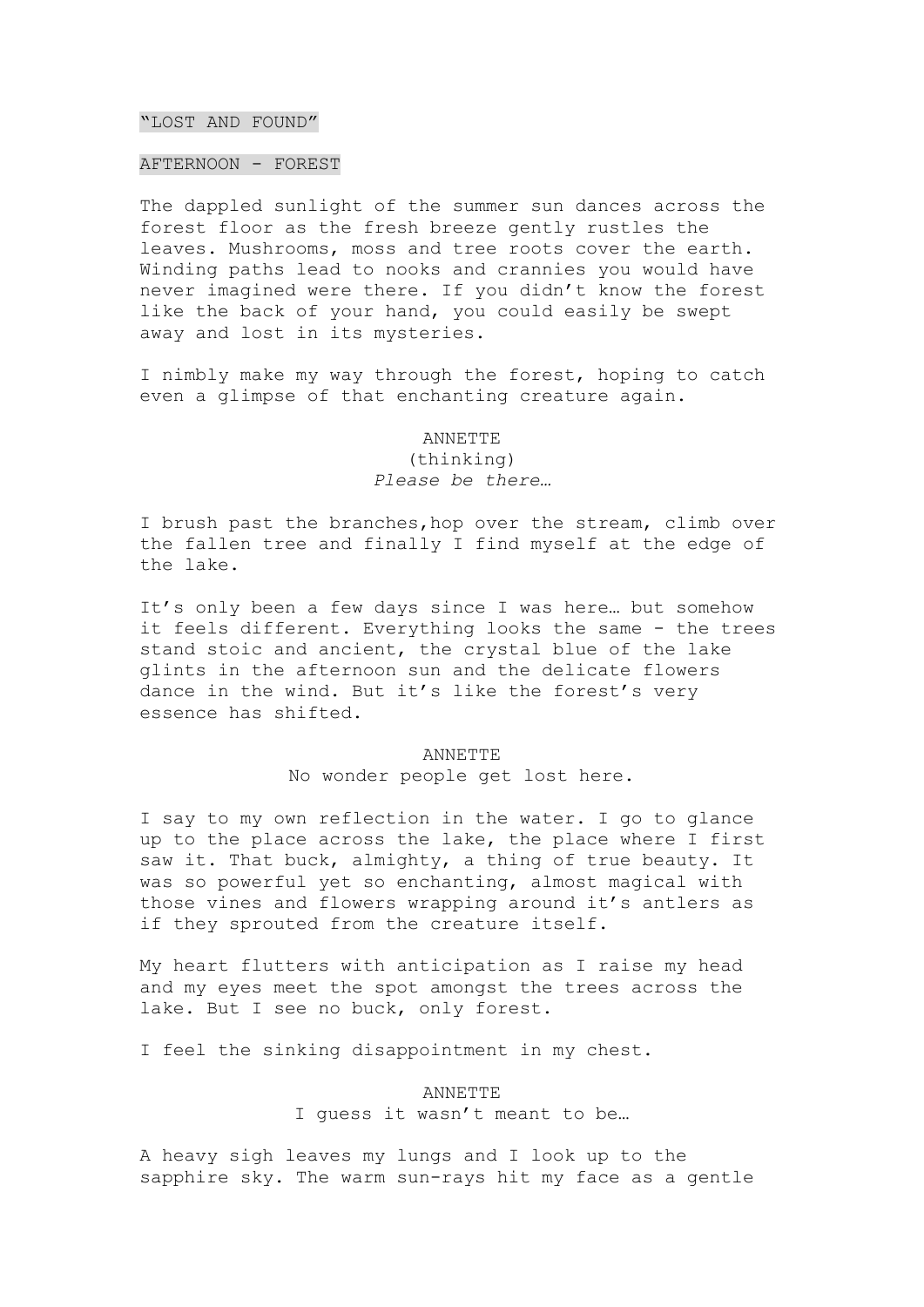breeze kisses my cheek. I had been thinking about the buck every waking minute since I saw it. It had consumed my thoughts to the point where I could barely concentrate on work at the flower shop.

ANNETTE (disappointed) Huh, I guess I'm more desperate for adventure than I thought…

I stretch out my arms and take in the fresh summer air.

#### ANNETTE

Well I'm here now, it'd be a shame to waste such nice weather.

Scanning along the tree line of the lake, I spy a large oak tree close by. Its boughs cast luscious cool shade in the afternoon heat.

### ANNETTE Perfect!

Walking up to the mighty tree, I can hear its leaves rustling in the air. With a tired sigh, I slump down against the trunk and take out my water and crackers.

I sit for a while watching the lake and listening to the birdsong as I sip my water and eat my snack. I lean back against the tired old tree and let my mind wander to thoughts of the buck and all its mystery. I close my eyes and the roots of the tree cradle me off to sleep.

### EVENING - FOREST

The crescent moon hangs high in the sky, spreading faint moonlight throughout the forest. The light twinkles across the lake and a cool breeze shifts through the evening air.

My eyes blink open, it takes me a moment to focus in the moonlight. I don't know how long I slept for… but it must have been quite a while. The chill breeze sends a shiver down my spine as I glance about the forest - I don't recognise anything in the dark. Nothing looks familiar, even the oak tree seems strange as it creeks and wanes.

I begin to feel the panic creep up. My thoughts start to swirl, my mouth goes dry and my stomach twists.

Then I hear a crack to my left, a branch breaking. I whip around to look and what I see steals my breath away.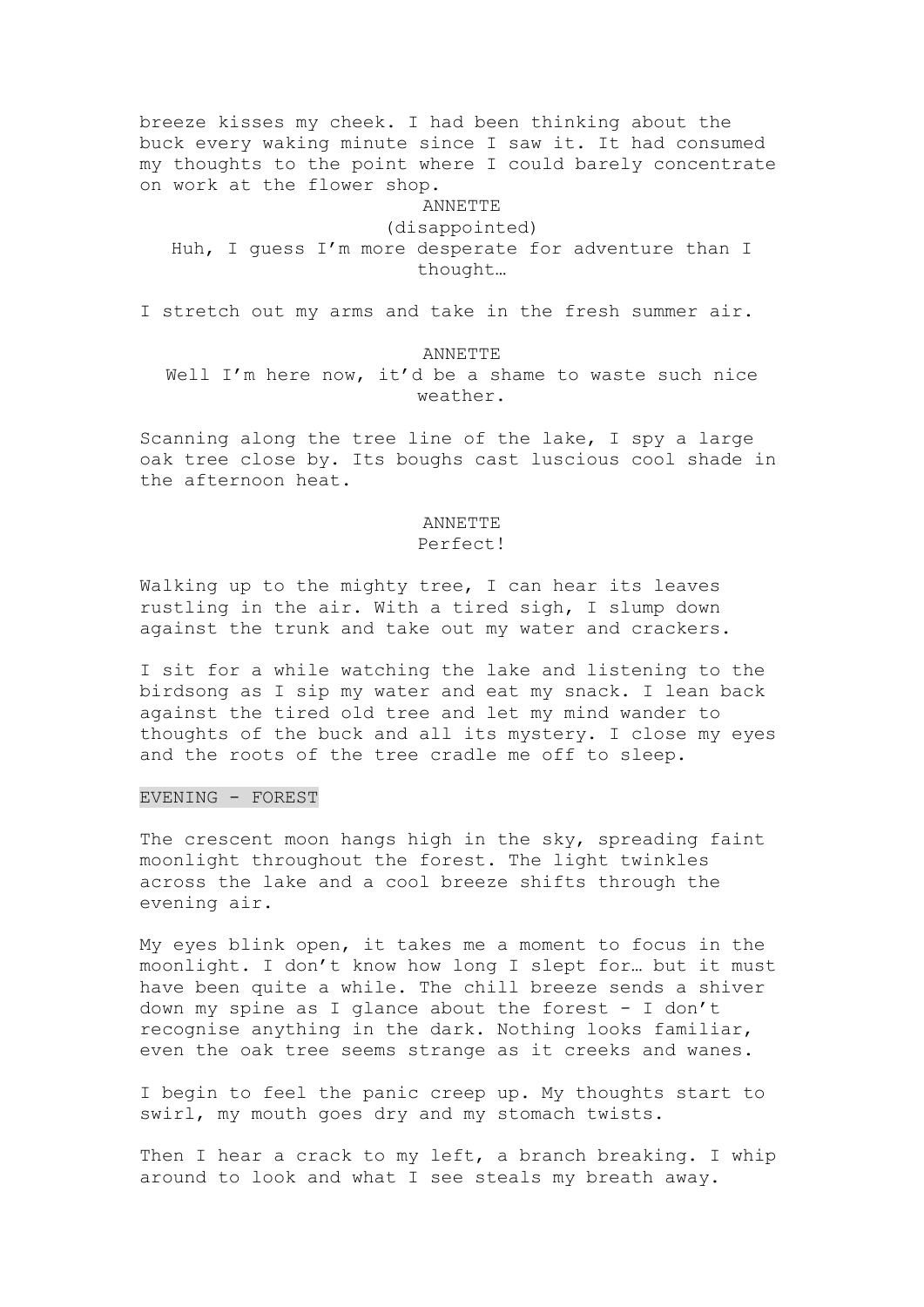From the shadows of the trees steps a creature, its eyes glowing a luminous green. Its stature is mighty and powerful, its fur thick and dense, with antlers tall and proud. My heart skips a beat.

#### ANNETTE

## (breathless) It's you…

The buck steps into the moonlight and now I can clearly see it. Where its fur meets its antlers vines sprout, entwining with tiny flowers, constantly weaving and mingling over the giant moss covered antlers.

#### ANNETTE

Wow… you're even more beautiful up close.

I gingerly get up and take a step towards it, but the buck shies away.

### ANNETTE

(Calming) No, no, it's fine. I'm not going to hurt you, I promise. Look, here.

I gently pull the crackers from my bag and offer one.

### ANNETTE

See? You can have it, it's for you.

The buck cautiously steps closer to me, its nostrils gently huffing as it sniffs the cracker. I stand calm and still as the huge creature approaches. The smell of fresh cut grass and soft lilac waft as it comes right up to me. Those sparkling green eyes don't leave mine for a second.

Slowly, I reach up my other hand, the buck doesn't flinch. I lightly touch the soft fur of the buck's face.

I feel a deep warmth as a light begins to glow from beneath my fingers. I watch in awe as the light starts to envelop the creature. Speechless I step back. Suddenly a wind begins to whip up about the buck swirling with leaves, flowers, bark. The light gets brighter, its intensity forces my back as I shield my eyes. I trip and fall hard against the earth.

The wind slowly fades and the light dims. I don't know what's happening, I'm so lost and confused, my head won't